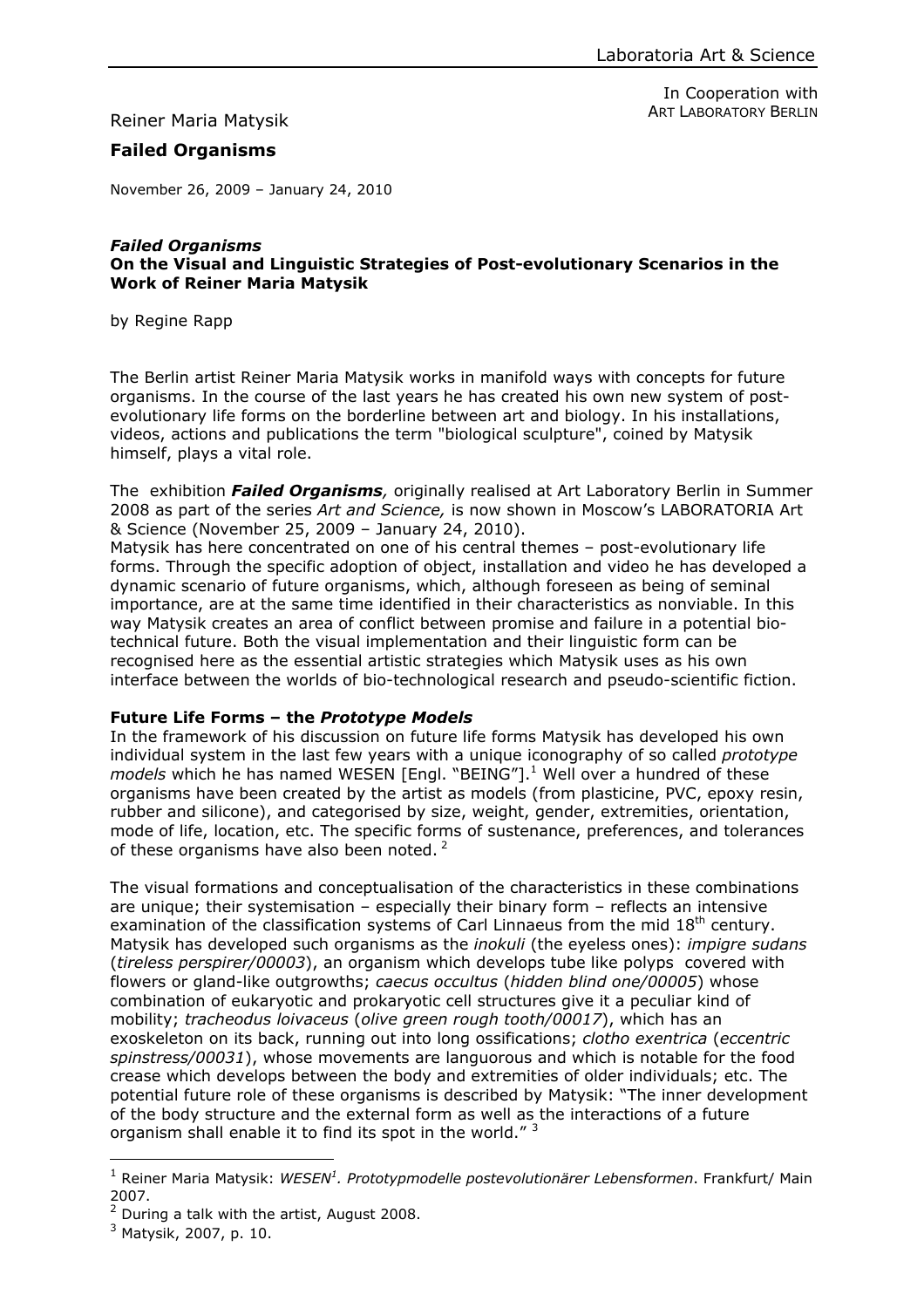To the *Inokuli* belongs also a group of prototypes presented in this exhibition, but these already fail. The creature *corpus servilis* (*submissive body*), for example, with its open brightly coloured body can barely prevent itself from falling from a stack of palettes, due to a strong weariness. Then there is the prototype *suicidus petulans (frivolous suicide*), which due to its decreasing cell pressure has collapsed in upon itself and whose deeply wrinkled skin is sagging off its body.

In contrast to their predecessors, who as phenotypes of new life forms offer unheard of properties of viability, the prototypes in this exhibition are too weak and are condemned to extinction – Matysik regards them as failed organisms. With this form of staged failure of 'biofacts', Matysik not only refers to the current debate about biofacts but also seems to playfully undermine it. The term "biofacts," made from a combination of 'bio' and 'artefact,' can be described as biotic artefacts with living properties. In both the sciences (biology, computer science) and the humanities (philosophy, art, and cultural studies) the explanatory model of biofacts is currently under discussion. Especially of interest is the technological influence they exert on previous growth.<sup>[4](#page-1-0)</sup>

Matysik's biofacts serve as a model for the upcoming radical post-evolutionary changes of organisms. The failing organisms in this exhibition, though, play exactly with the idea of a failed utopia and the visualisation of laboratory waste. The artistic intervention into this scholarly debate appears refreshingly ironic. Especially significant is a term created by Matysik – *inokuli* – *the not seeing*! The consciously chosen term *eyeless*, which we as viewers can, in fact, see and study is not least a playful reference that can be understood as a lack of clear vision.

### **Brave New World – the Rhetoric of Biofacts (Video, 2008)**

The Museum of Natural History in Bonn (Germany) recently opened a new department for its collection: in a wing of the museum a collection of models of future organisms was established. In vitrines one could study prototypes of future life forms. Some have already grown out of their vitrines and have mutated into swollen phenotypes, due to their formidable life energy. A scientist explains it all to us: "We are putting together the chemical compounds of life. We are constructing cells and chromosomes. So we are creating life forms that didn't exist before. All this is based on a long time experience with digitalised biology: first we sequenced the genome, and then translated the analogue into the digital world of the computer."<sup>[5](#page-1-1)</sup> The spectators cannot be blamed if they feel somewhat overwhelmed in light of the insistent tone of this presentation. This propitious oration speech goes on in the following words: "In the museum's Department for post-evolutionary organisms we are showing the models of the first beings whose chemical synthesis is not based on the replication of already existing creatures. With this work we are building functional and capable organisms from the molecular biochemical level." [6](#page-1-2)

Of course this addition to the Bonn Museum of Natural History is fictitious, the prototype models are invented, and the 'scientist' lends the staged futuristic scenario a strange aftertaste through her solemn tone when she asserts that "humanity isn't only changing the form of the earth, but also its living creatures and ourselves. We are playing with unconscious processes in our own and foreign organisms. Our understanding and resolve will emerge from this incomparably freer, smarter and more sensitive."

The video, *biofakte (biofacts)* (2008), described here was shown at the Alexander König Natural History Museum in Bonn along with an installation by Matysik in Spring 2008. Through its ironic persiflage, the video message gives a prognosis about future life forms ad absurdum. The auspicious proclamation of future organisms, predicting a brave new world of hitherto unimagined potential life forms, functions like the staging of a phantasmagorical laboratory.

 $\overline{a}$ 

<span id="page-1-0"></span><sup>4</sup> Nicole Karafyllis: *Das Wesen der Biofakte*. In: Karafylis, Nicole (Hrsg.): *Biofakte. Versuch über den Menschen zwischen Artefakt und Lebewesen*. Paderborn 2003, p. 12.

<span id="page-1-1"></span><sup>5</sup> Text of Matysik's video *biofakte*, 2008, p. 1.

<span id="page-1-2"></span> $^6$  Ibid., p. 1.

<span id="page-1-3"></span> $<sup>7</sup>$  Ibid., S. 2.</sup>